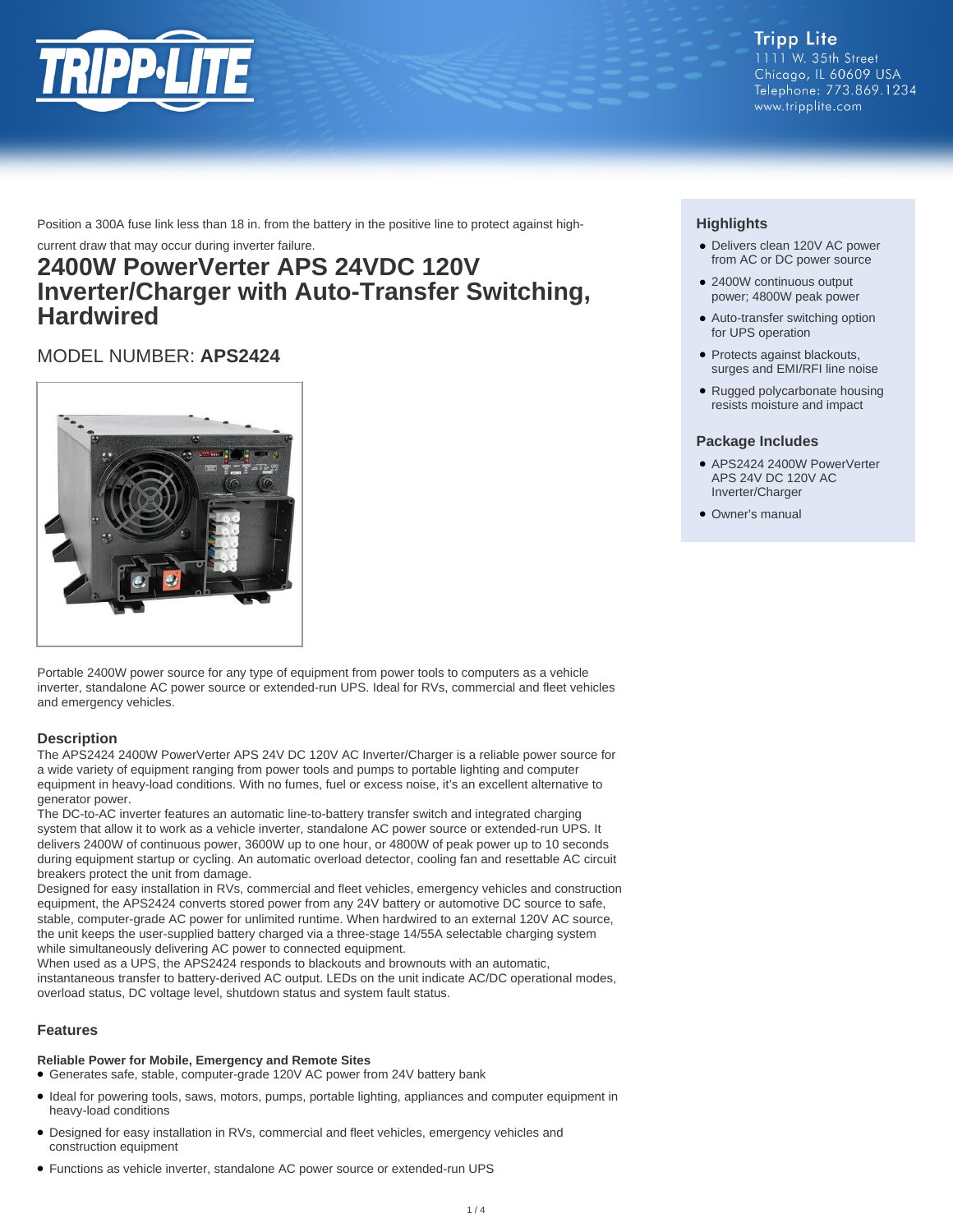

● Unlimited runtime with variety of user-supplied batteries

## **Meets Normal and Peak Power Demands**

- 2400W of continuous power
- 3600W of reserve power up to 1 hr.
- 4800W of peak power up to 10 sec. to accommodate surge power demands during equipment startup and cycling
- Automatic overload detector, built-in cooling fan and resettable AC circuit breakers protect unit from damage
- High-current DC input terminals for simple hardwired installation

#### **Automatic Transfer Switching**

- Transfer relay switches to inverter power during blackout in 16.6 ms
- 3-position switch enables Auto, Charge Only or System Off mode
- DIP switches configure high and low voltage auto-transfer

#### **3-Stage 14/55A Selectable Battery Charger**

- Serves as battery charger when external 120V AC power is supplied and powering connected equipment
- Protects battery from overcharging and overdischarging
- Low-battery protection prevents excessive battery depletion
- DIP switches configure wet/gel charging profiles

#### **Optional Remote Control Capability**

● RJ45 communication port allows connection of optional remote control module, such as Tripp Lite's APSRM4

#### **Front-Panel LEDs**

● Indicate AC/DC operational modes, overload status, DC voltage level, shutdown status and system fault status

### **Rugged Polycarbonate Housing**

- Resists moisture, vibration and impact
- Built-in mounting feet for installation on any rigid horizontal surface

# **Specifications**

| <b>OVERVIEW</b>                    |                                                                                                                                                                                                                                                                        |  |
|------------------------------------|------------------------------------------------------------------------------------------------------------------------------------------------------------------------------------------------------------------------------------------------------------------------|--|
| <b>UPC Code</b>                    | 037332090256                                                                                                                                                                                                                                                           |  |
| <b>INPUT</b>                       |                                                                                                                                                                                                                                                                        |  |
| Nominal Input Voltage(s) Supported | <b>120V AC</b>                                                                                                                                                                                                                                                         |  |
| Maximum Input Amps / Watts         | DC INPUT: Full continuous load - 112A at 24VDC. AC INPUT: 44 amps at 120VAC with full inverter and charger<br>load (24A max charger-only / combined input load to support charger and AC output is automatically controllable to<br>66%-33%-0% based on AC output load |  |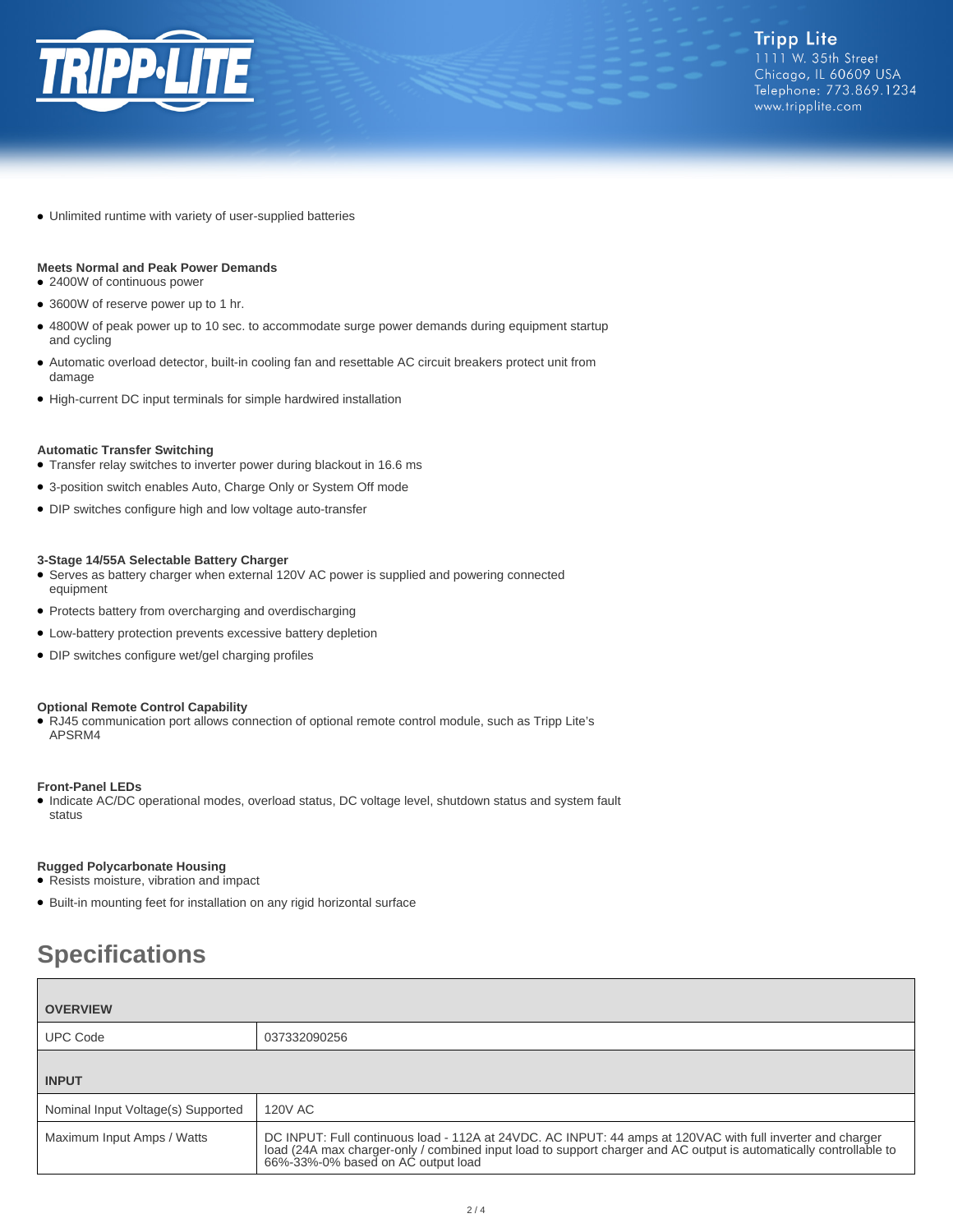

| <b>Recommended Electrical Service</b>        | DC INPUT: Requires 24VDC input source capable of delivering 112A for the required duration (when used at full<br>continuous capacity - DC requirements increase during Over-Power and Double-Boost operation).                                                                                                                                                                                                                                                                                                                                                                        |  |
|----------------------------------------------|---------------------------------------------------------------------------------------------------------------------------------------------------------------------------------------------------------------------------------------------------------------------------------------------------------------------------------------------------------------------------------------------------------------------------------------------------------------------------------------------------------------------------------------------------------------------------------------|--|
| <b>Input Connection Type</b>                 | DC INPUT: Set of 2 DC bolt-down terminals. AC INPUT: Hardwire via built in junction box with cover plate                                                                                                                                                                                                                                                                                                                                                                                                                                                                              |  |
| Voltage Compatibility (VAC)                  | 120                                                                                                                                                                                                                                                                                                                                                                                                                                                                                                                                                                                   |  |
| Voltage Compatibility (VDC)                  | 24                                                                                                                                                                                                                                                                                                                                                                                                                                                                                                                                                                                    |  |
| <b>OUTPUT</b>                                |                                                                                                                                                                                                                                                                                                                                                                                                                                                                                                                                                                                       |  |
| <b>Frequency Compatibility</b>               | 60 Hz                                                                                                                                                                                                                                                                                                                                                                                                                                                                                                                                                                                 |  |
| <b>Pure Sine Wave Output</b>                 | No                                                                                                                                                                                                                                                                                                                                                                                                                                                                                                                                                                                    |  |
| Output (Watts)                               | 2400                                                                                                                                                                                                                                                                                                                                                                                                                                                                                                                                                                                  |  |
| Nominal Output Voltage(s)<br>Supported       | 120V                                                                                                                                                                                                                                                                                                                                                                                                                                                                                                                                                                                  |  |
| <b>Output Receptacles</b>                    | Hardwire                                                                                                                                                                                                                                                                                                                                                                                                                                                                                                                                                                              |  |
| Continuous Output Capacity (Watts)           | 2400                                                                                                                                                                                                                                                                                                                                                                                                                                                                                                                                                                                  |  |
| Peak Output Capacity (Watts)                 | 4800                                                                                                                                                                                                                                                                                                                                                                                                                                                                                                                                                                                  |  |
| <b>Output Voltage Regulation</b>             | LINE POWER (AC): Maintains 120V nominal sine wave output from line power source. INVERTER POWER (AC):<br>Maintains PWM sine wave output voltage of 120 V AC (+/-5%).                                                                                                                                                                                                                                                                                                                                                                                                                  |  |
| <b>Output Frequency Regulation</b>           | 60 Hz $(+/- 0.3$ Hz)                                                                                                                                                                                                                                                                                                                                                                                                                                                                                                                                                                  |  |
| <b>Overload Protection</b>                   | Includes 30A input breaker dedicated to the charging system and 20A output breaker for AC output loads                                                                                                                                                                                                                                                                                                                                                                                                                                                                                |  |
| <b>BATTERY</b>                               |                                                                                                                                                                                                                                                                                                                                                                                                                                                                                                                                                                                       |  |
| <b>Expandable Battery Runtime</b>            | Runtime is expandable with any number of user supplied wet or gel type batteries                                                                                                                                                                                                                                                                                                                                                                                                                                                                                                      |  |
| <b>Expandable Runtime</b>                    | Yes                                                                                                                                                                                                                                                                                                                                                                                                                                                                                                                                                                                   |  |
| DC System Voltage (VDC)                      | 24                                                                                                                                                                                                                                                                                                                                                                                                                                                                                                                                                                                    |  |
| Battery Pack Accessory (Optional)            | <a class="productLink" href="//www.tripplite.com/12VDC-Sealed-Maintenance-Free-Battery-All-Inverter-&lt;br&gt;Chargers-12VDC-Battery-Connections~98-121">98-121</a> sealed lead acid battery (optional)                                                                                                                                                                                                                                                                                                                                                                               |  |
| <b>Battery Charge</b>                        | 14A/55A (selectable)                                                                                                                                                                                                                                                                                                                                                                                                                                                                                                                                                                  |  |
| <b>USER INTERFACE, ALERTS &amp; CONTROLS</b> |                                                                                                                                                                                                                                                                                                                                                                                                                                                                                                                                                                                       |  |
| <b>Front Panel LEDs</b>                      | Set of 6 LEDs offer continuous status information on load percentage (6 levels reported) and battery charge level (7<br>levels reported). See manual for sequences.                                                                                                                                                                                                                                                                                                                                                                                                                   |  |
| Switches                                     | 3 position on/off/remote switch enables simple on/off power control plus "auto/remote" setting that enables distant<br>on/off control of the inverter system when used in conjunction with optional <a <br="" class="productLink">href="//www.tripplite.com/Remote-Control-Module-Tripp-Lite-PowerVerter-Inverters-Inverter-<br/>Chargers~APSRM4"&gt;APSRM4</a> accessory when used in inverter mode. In AC uninterruptible power<br>mode, "auto/remote" setting enables automatic transfer from line power to battery power - to maintain continuous AC<br>power to connected loads. |  |
| <b>SURGE / NOISE SUPPRESSION</b>             |                                                                                                                                                                                                                                                                                                                                                                                                                                                                                                                                                                                       |  |
| AC Suppression Joule Rating                  | 600                                                                                                                                                                                                                                                                                                                                                                                                                                                                                                                                                                                   |  |
| <b>PHYSICAL</b>                              |                                                                                                                                                                                                                                                                                                                                                                                                                                                                                                                                                                                       |  |
| <b>Material of Construction</b>              | Polycarbonate                                                                                                                                                                                                                                                                                                                                                                                                                                                                                                                                                                         |  |